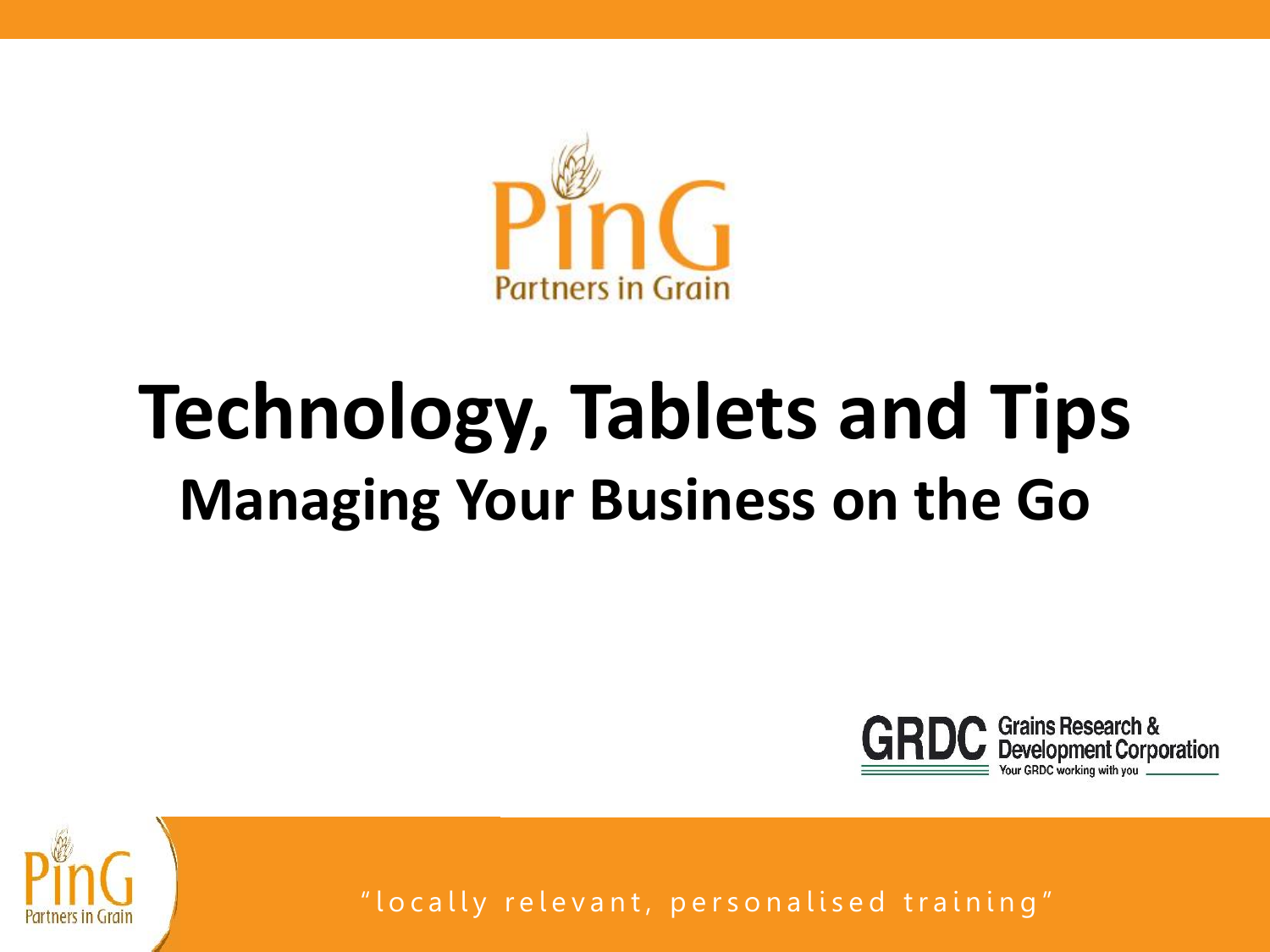## **Background**

- Each state identified training priorities
- Using tablets ranked highly
- •Not for beginners
- Engaged specialists to develop the workshop
- Delivered by Leighton Pearce, Growing Solutions in SA

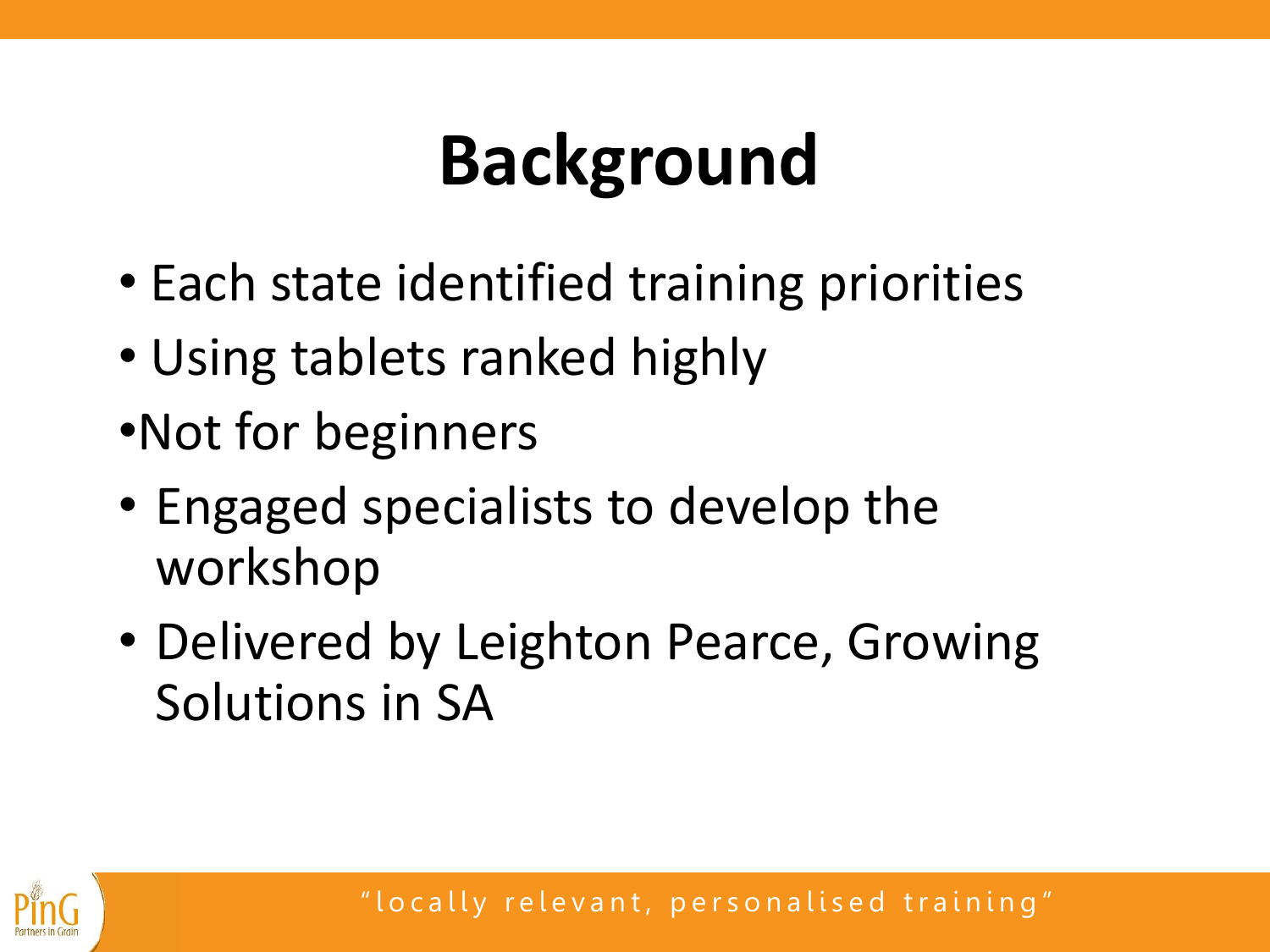# **Workshop Topics**

- Getting to know your device
- Cloud computing
- Apps
- Social media for business
- Trouble shooting



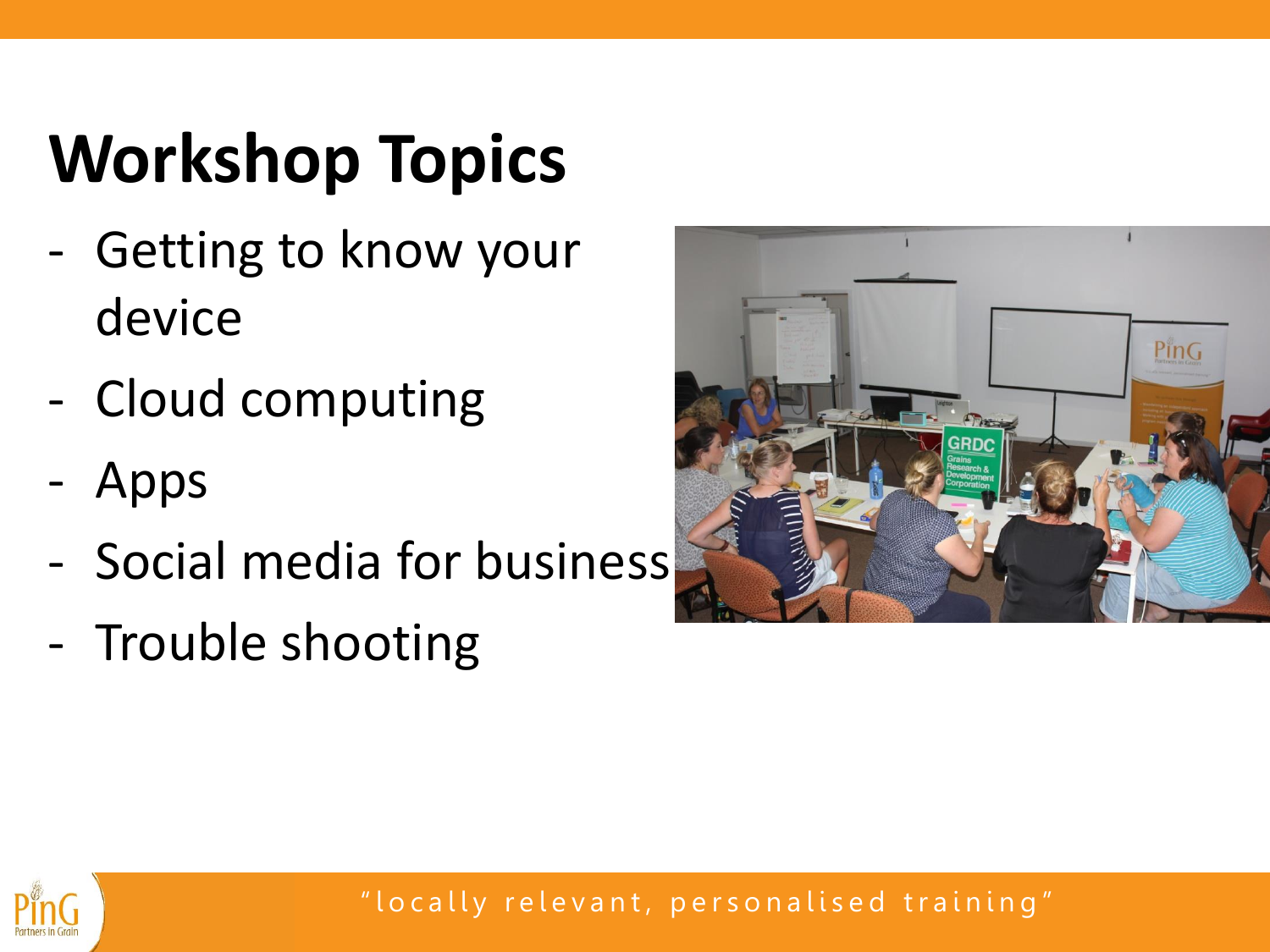## **Getting To Know Your Device**

- Device settings
- Security
- Setting up a hot spot
- Operating systems (apple and android)
- Functionality
- Managing data usage





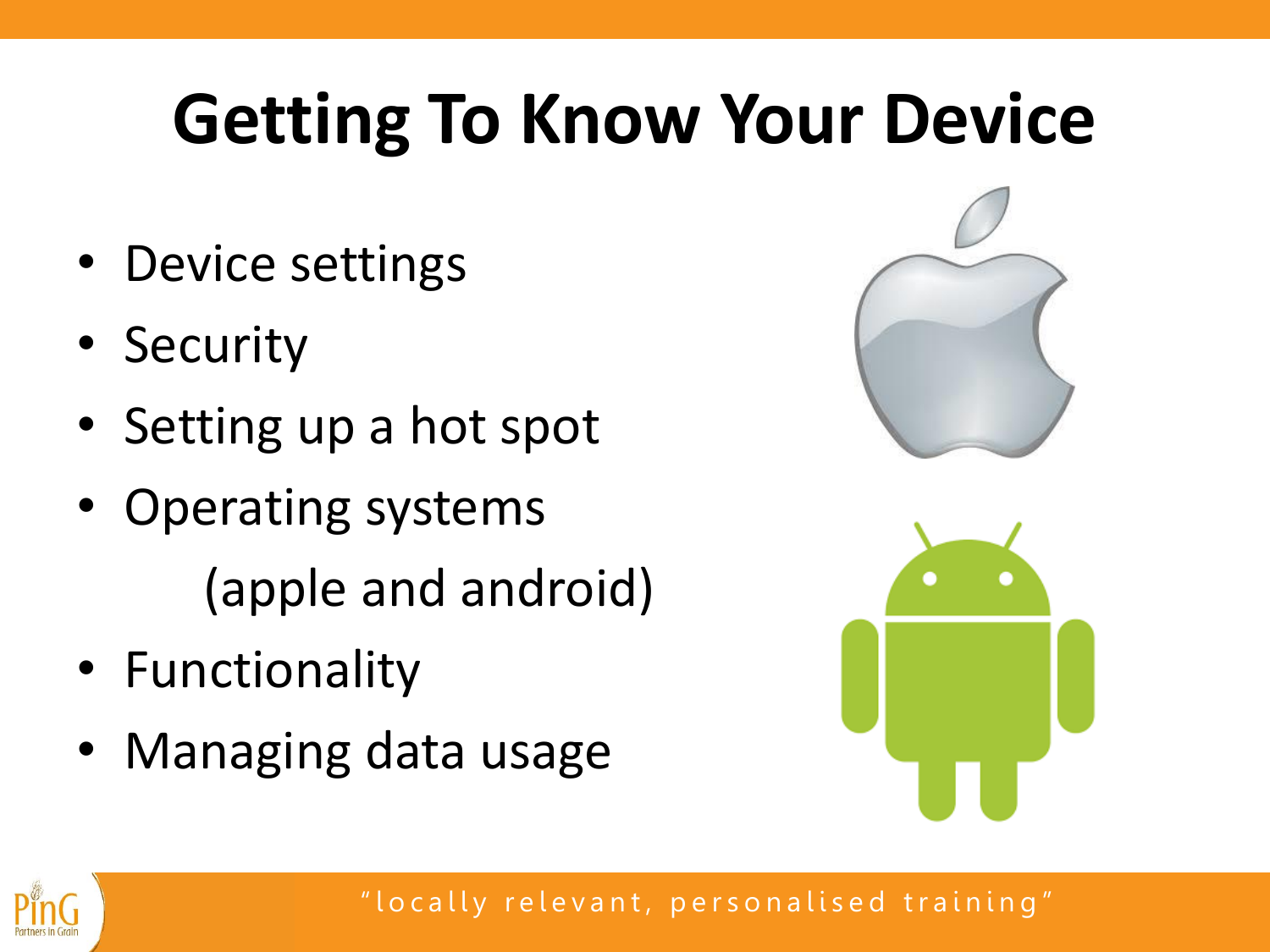# **Apps**

- Smartphone apps for Smart Farmers book
- Deciding what is a good app
- Sharing favourite apps



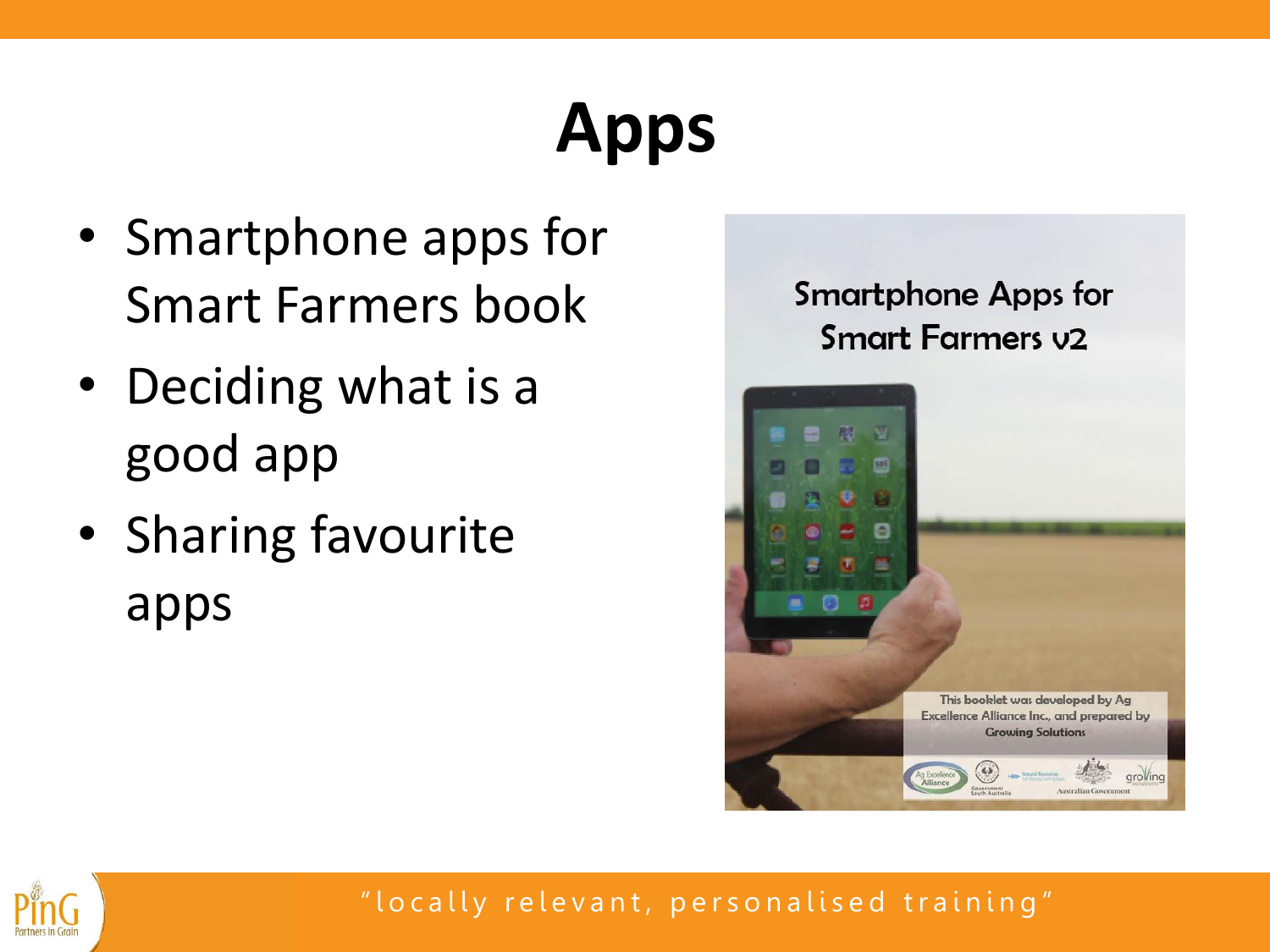## **Cloud Computing**

- Demo of DropBox
- Use for farm business
- Use for community groups
- Version control



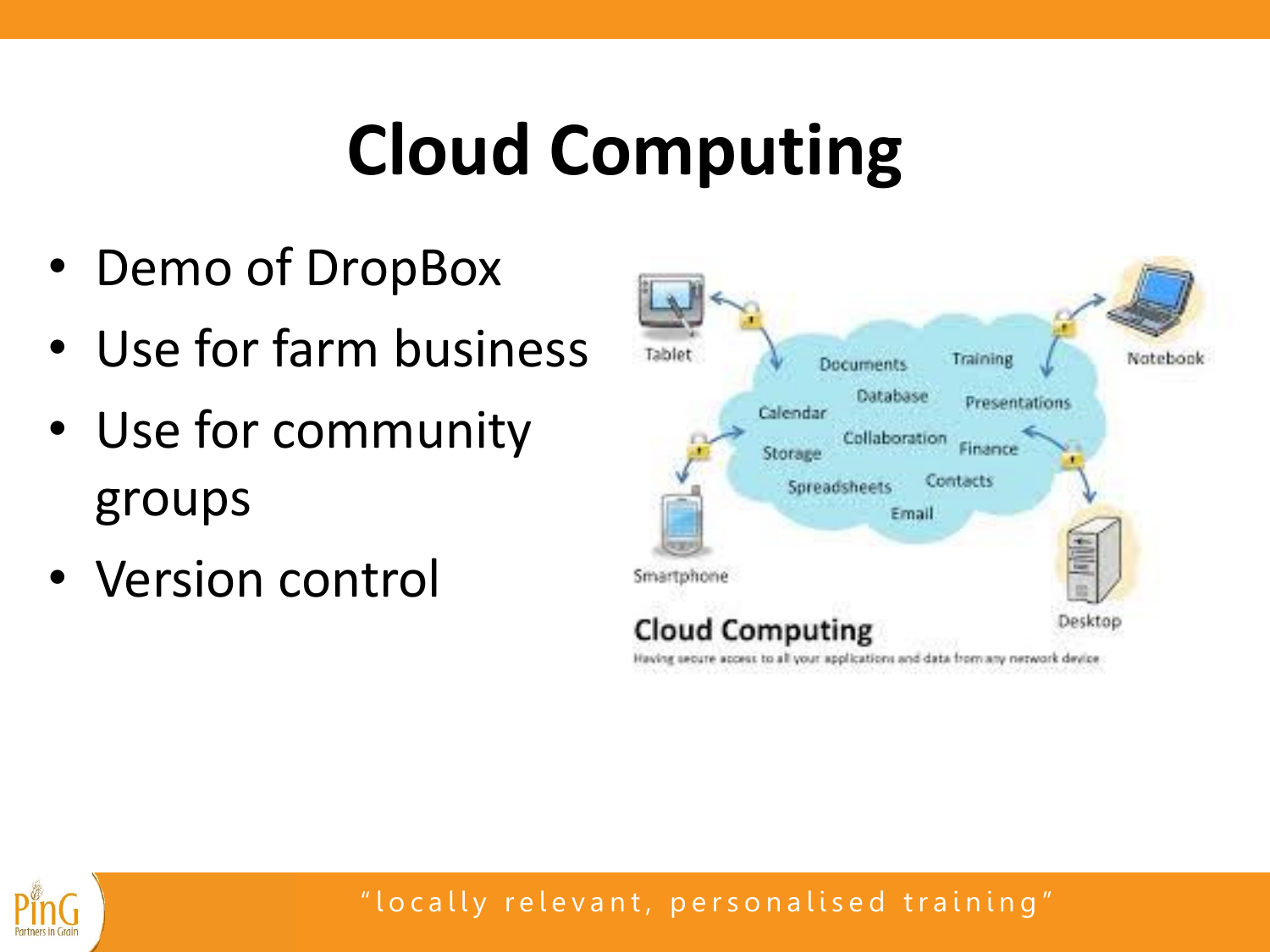#### **Feedback**

- Easy to understand
- Highly interactive
- Positive shift in KASA
- 100% would recommend the workshop

"It was great! He was vastly informative, even for a tech savvy person as myself, I had a lot of queries answered by the end of the day."

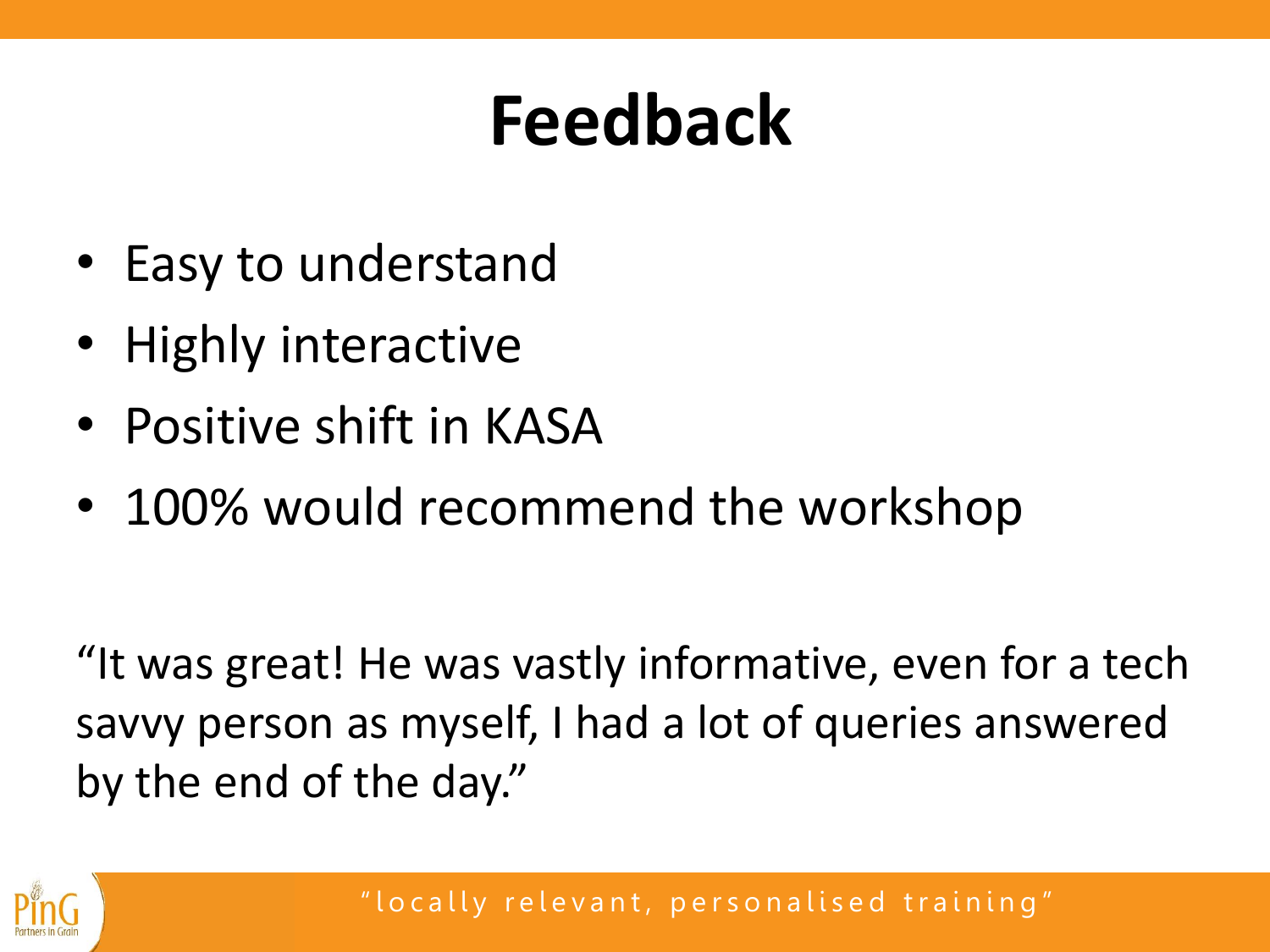#### **Outcomes**

- Start using cloud storage between devices
- Increased use of farm apps
- Applying to business
- Increased confidence to use tablet



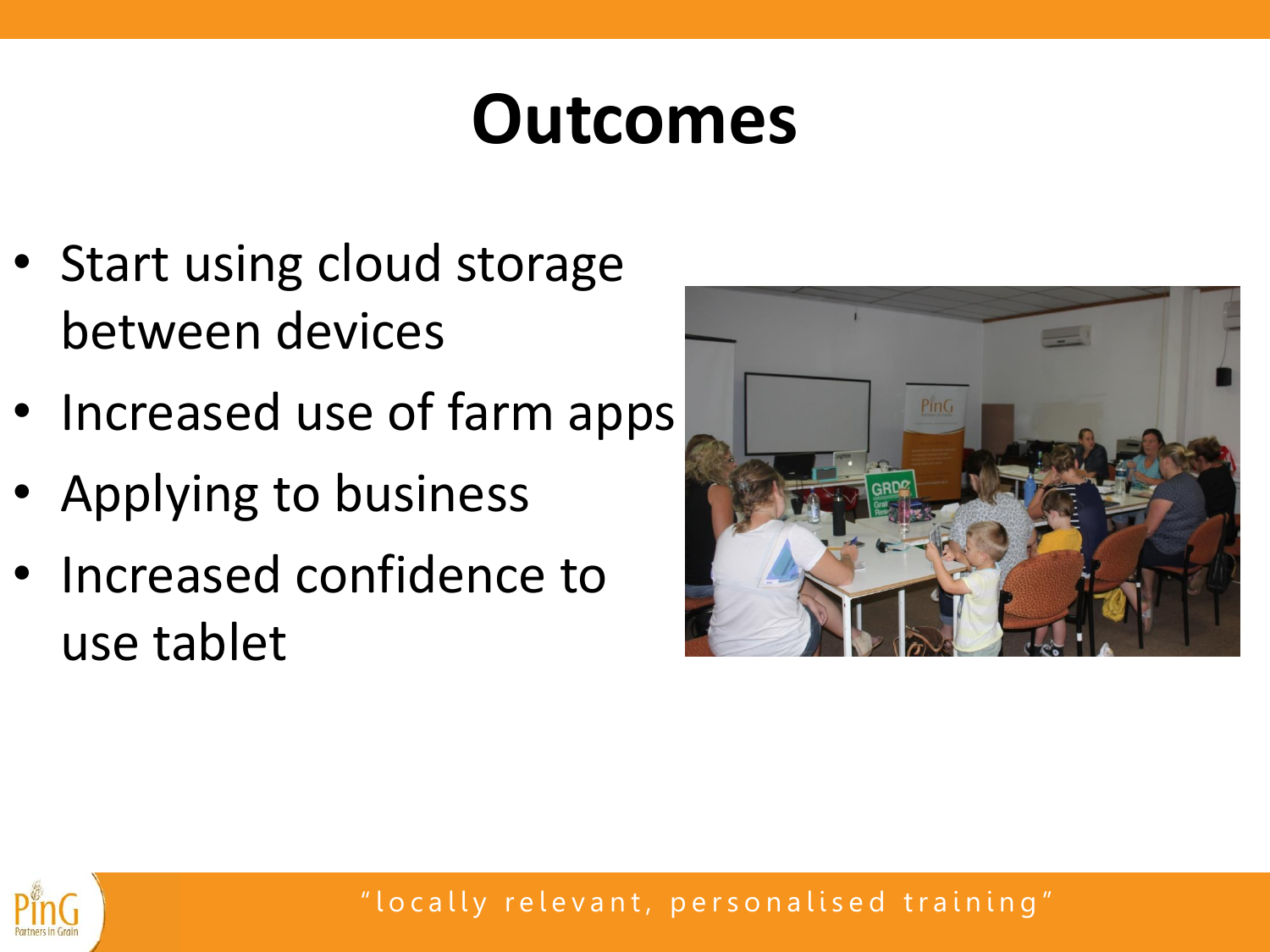#### **How to access the workshop**

• PinG can deliver these workshops through your FSG

• PinG can let your FSG know if we are running a workshop in your region

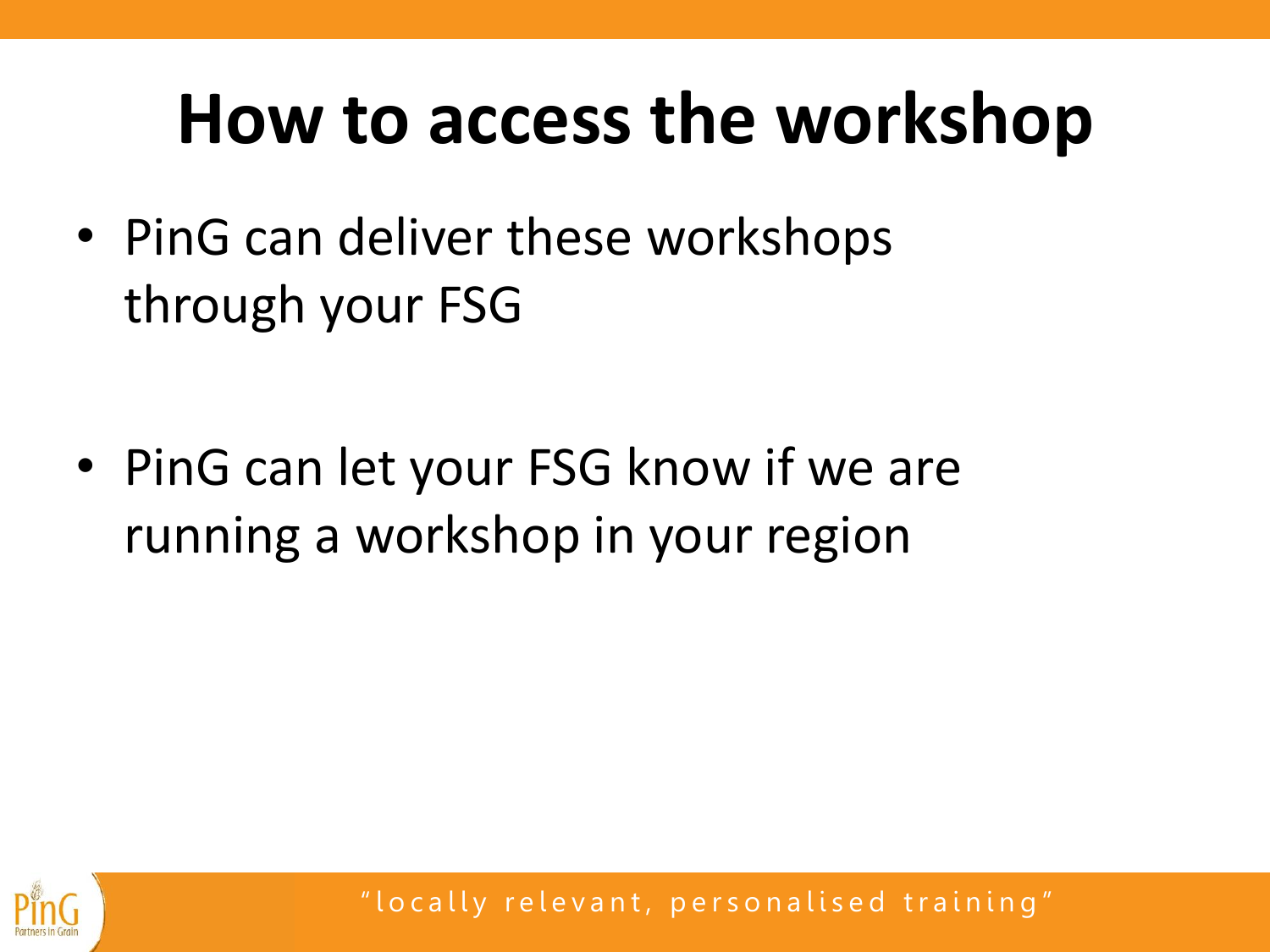### **Other Workshops PinG Offer**

- Farm Office Efficiencies
- Being a Better Boss: Managing People
- Being a Better Boss: Industrial Relations

"Thank you so very much for allowing us to attend such an informative and valuable workshop. It was so worth while and I would strongly advise offering it again and having all business partners attend. I cannot recommend it enough."